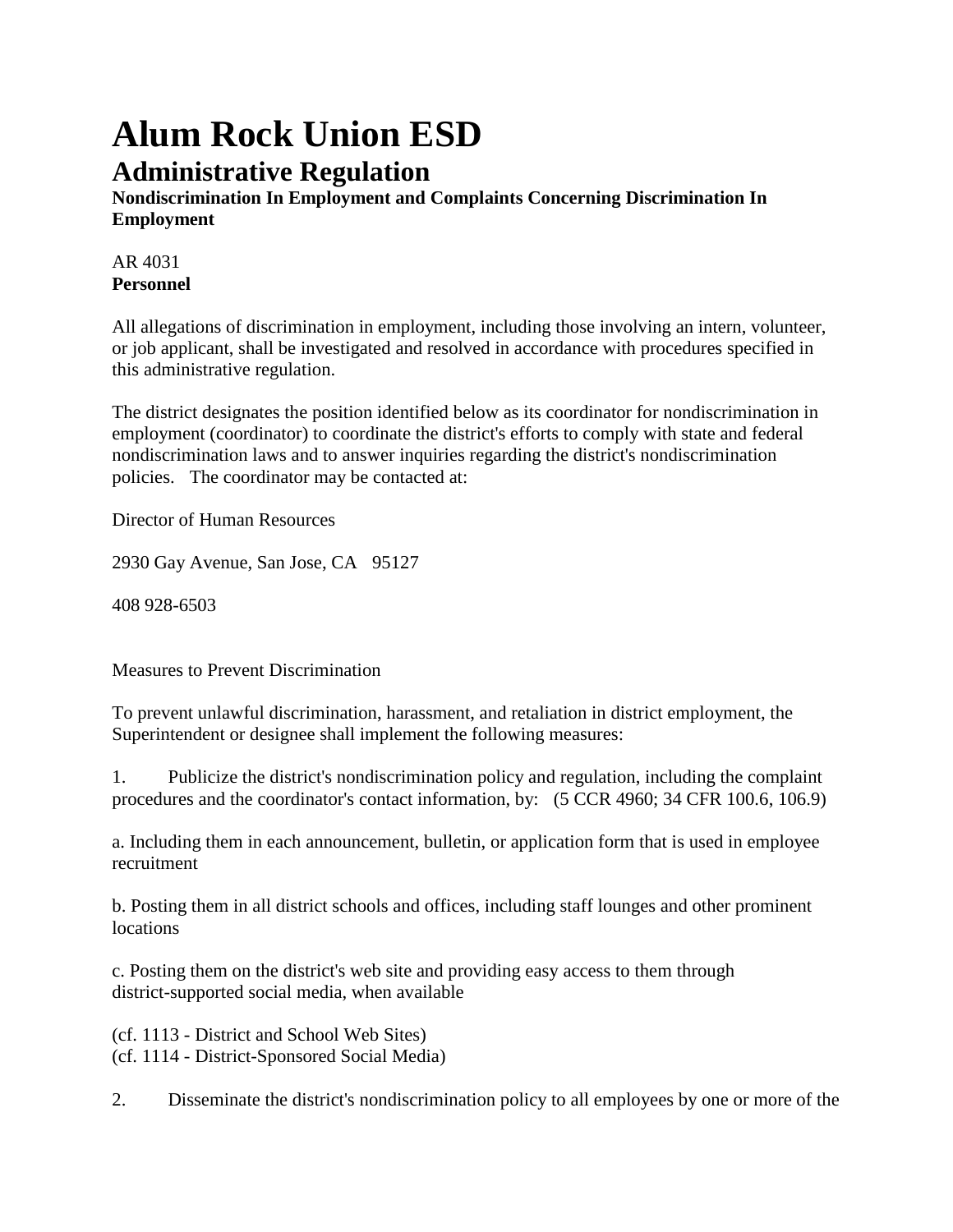following methods: (2 CCR 11023)

a. Printing and providing a copy of the policy to all employees, with an acknowledgment form for each employee to sign and return

b. Sending the policy via email with an acknowledgment return form

c. Posting the policy on the district intranet with a tracking system ensuring all employees have read and acknowledged receipt of the policies

d. Discussing the policy with employees upon hire and/or during a new hire orientation session

e. Any other way that ensures employees receive and understand the policy

(cf. 4112.9/4212.9/4312.9 - Employee Notifications)

3. Provide to employees a handbook that contains information that clearly describes the district's nondiscrimination policy, procedures for filing a complaint, and resources available to anyone who feels that he/she has been the victim of any discriminatory or harassing behavior

4. Provide training to employees, volunteers, and interns regarding the district's nondiscrimination policy, including what constitutes unlawful discrimination, harassment, and retaliation and how and to whom a report of an incident should be made

Training for supervisors shall include the requirement to report any complaint of misconduct to a designated representative, such as the coordinator, human resources manager, or Superintendent or designee as a topic in the sexual harassment prevention training required pursuant to 2 CCR 11024 (2 CCR 11023)

(cf. 1240 - Volunteer Assistance) (cf. 4119.11/4219.11/4319.11 - Sexual Harassment) (cf. 4131 - Staff Development) (cf. 4231 - Staff Development) (cf. 4331 - Staff Development)

5. Periodically review the district's recruitment, hiring, and promotion processes and regularly monitor the terms, conditions, and privileges of employment to ensure district compliance with law

6. For any district facility where 10 percent of employees have a language other than English as their spoken language, translate the policy into every language spoken by at least 10 percent of the workforce

Complaint Procedure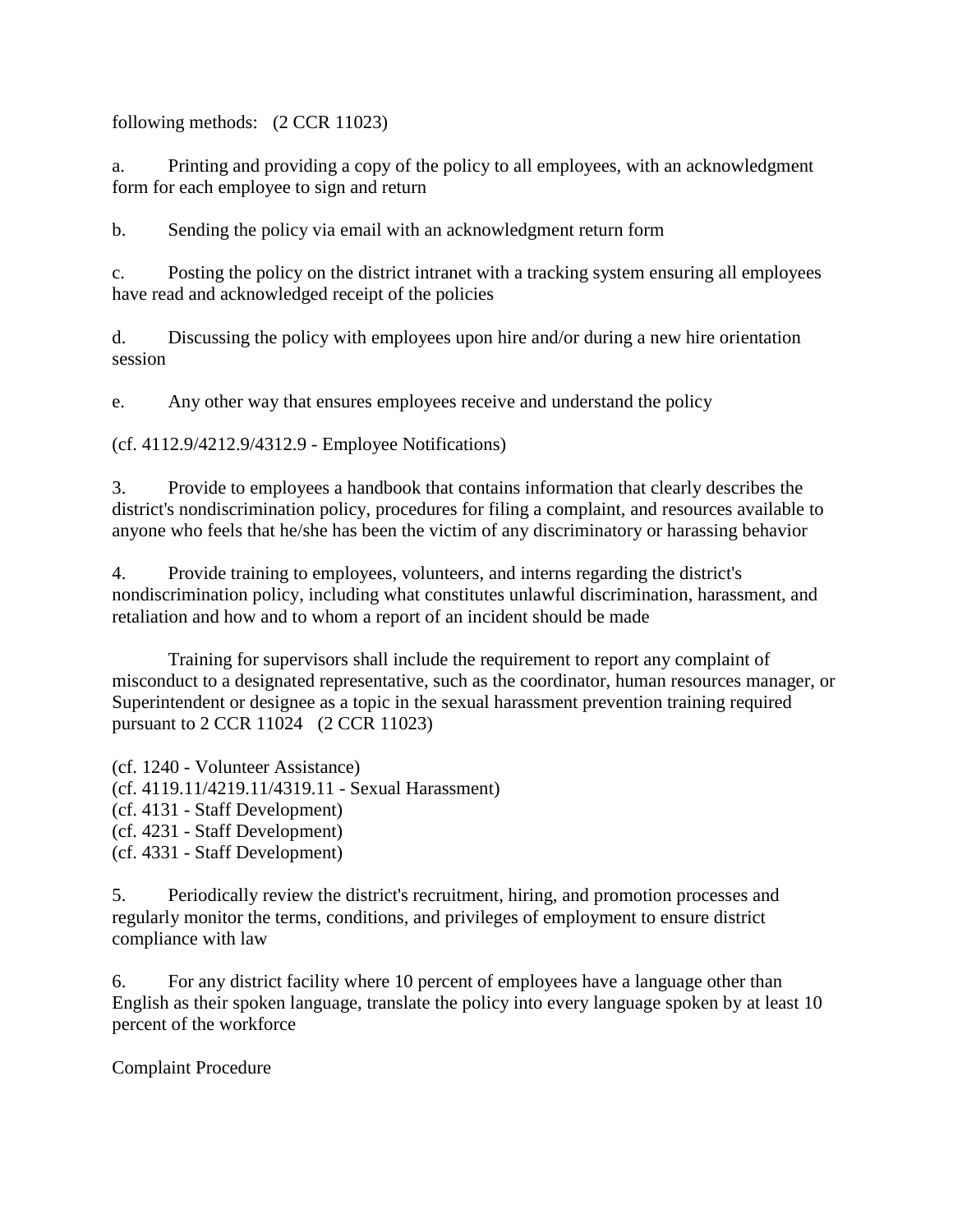Any complaint alleging unlawful discrimination or harassment shall be addressed in accordance with the following procedures:

1. Notice and Receipt of Complaint: A complainant may inform his/her direct supervisor, another supervisor, the coordinator, the Superintendent or, if available, a complaint hotline or an ombudsman.

The complainant may file a written complaint in accordance with this procedure, or if he/she is an employee, may first attempt to resolve the situation informally with his/her supervisor.

A supervisor or manager who has received information about an incident of discrimination or harassment, or has observed such an incident, shall report it to the coordinator, whether or not the complainant files a written complaint.

The written complaint should contain the complainant's name, the name of the individual who allegedly committed the act, a description of the incident, the date and location where the incident occurred, any witnesses who may have relevant information, other evidence of the discrimination or harassment, and any other pertinent information which may assist in investigating and resolving the complaint.

(cf. 0410 - Nondiscrimination in District Programs and Activities) (cf. 4032 - Reasonable Accommodation)

2. Investigation Process: The coordinator shall initiate an impartial investigation of an allegation of discrimination or harassment within five business days of receiving notice of the alleged discriminatory or harassing behavior, regardless of whether a written complaint has been filed or whether the written complaint is complete.

The coordinator shall meet with the complainant to describe the district's complaint procedure and discuss the actions being sought by the complainant in response to the allegation. The coordinator shall inform the complainant that the investigation of the allegations will be fair, timely, and thorough and will be conducted in a manner that provides all parties due process and reaches reasonable conclusions based on the evidence collected. He/she shall also inform the parties that the investigation will be kept confidential to the extent possible, but that some information may be revealed as necessary to conduct an effective investigation.

(cf. 3580 - District Records) (cf. 4112.6/4212.6/4312.6 - Personnel Files) (cf. 4119.23/4219.23/4319.23 - Unauthorized Release of Confidential/Privileged Information)

If the coordinator determines that a detailed fact-finding investigation is necessary, he/she shall begin the investigation immediately. As part of this investigation, the coordinator should interview the complainant, the person accused, and other persons who could be expected to have relevant information.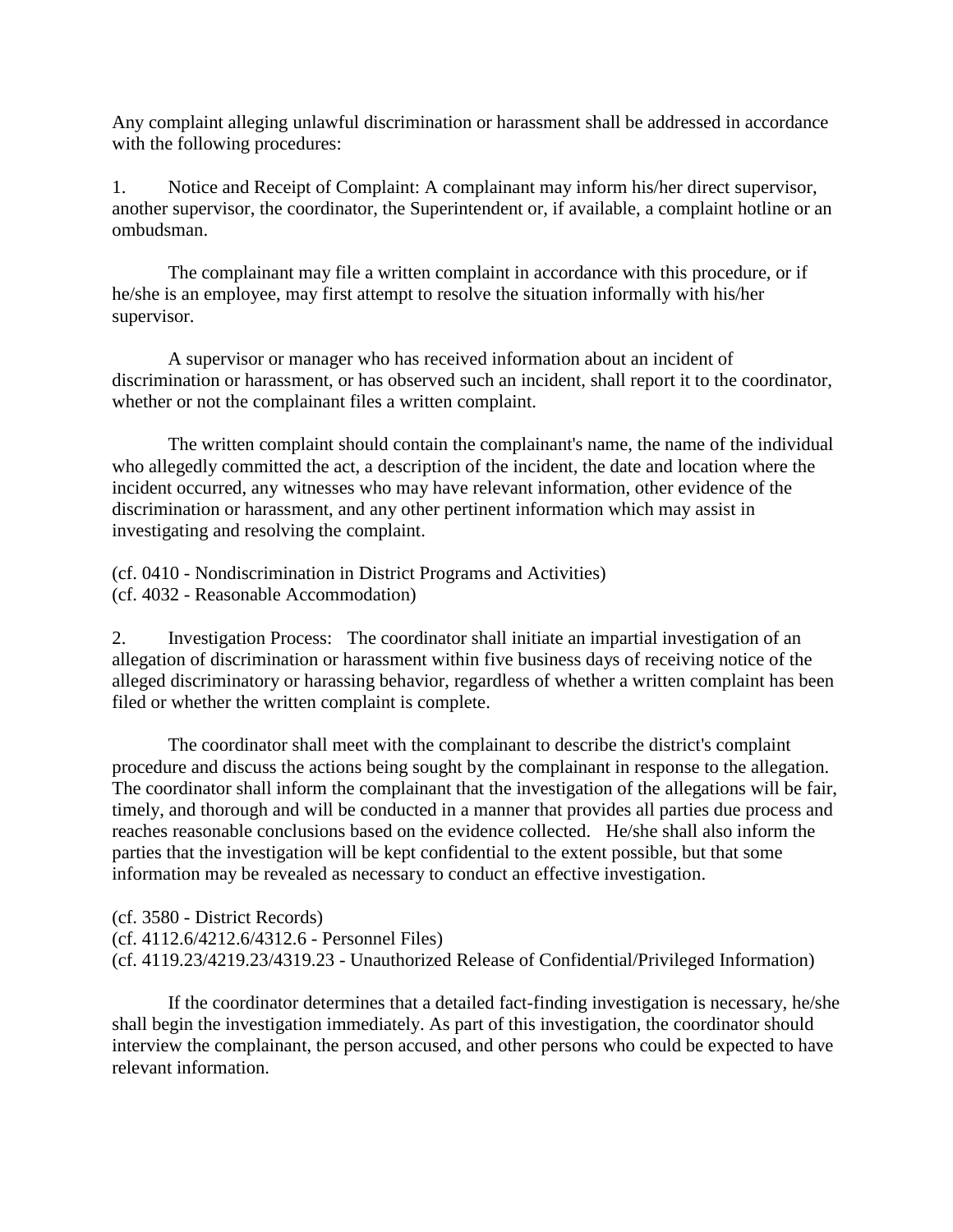The coordinator shall track and document the progress of the investigation to ensure reasonable progress and shall inform the parties as necessary.

When necessary to carry out his/her investigation or to protect employee safety, the coordinator may discuss the complaint with the Superintendent or designee, district legal counsel, or the district's risk manager.

The coordinator also shall determine whether interim measures, such as scheduling changes, transfers, or leaves, need to be taken before the investigation is completed to ensure that further incidents are prevented. The coordinator shall ensure that such interim measures do not constitute retaliation.

3. Written Report on Findings and Remedial/Corrective Action: No more than 20 business days after receiving the complaint, the coordinator shall conclude the investigation and prepare a written report of his/her findings. This timeline may be extended for good cause. If an extension is needed, the coordinator shall notify the parties and explain the reasons for the extension.

The report shall include the decision and the reasons for the decision and shall summarize the steps taken during the investigation. If a determination has been made that discrimination or harassment occurred, the report also shall include any corrective action(s) that have been or will be taken to address the behavior, provide appropriate options for remedial actions and resolutions for the complainant, and ensure that retaliation or further discrimination or harassment is prevented.

The report shall be presented to the complainant, the person accused, and the Superintendent or designee.

4. Appeal to the Governing Board: The complainant or the person accused may appeal any findings to the Board within 10 business days of receiving the written report of the coordinator's findings. The Superintendent or designee shall provide the Board with all information presented during the investigation. Upon receiving an appeal, the Board shall schedule a hearing as soon as practicable. Any complaint against a district employee shall be addressed in closed session in accordance with law. The Board shall render its decision within 10 business days.

(cf. 1312.1 - Complaints Concerning District Employees) (cf. 9321 - Closed Session Purposes and Agendas)

## Other Remedies

In addition to filing a discrimination or harassment complaint with the district, a person may file a complaint with either the California Department of Fair Employment and Housing (DFEH) or the Equal Employment Opportunity Commission (EEOC). The time limits for filing such complaints are as follows:

1. To file a valid complaint with DFEH, within one year of the alleged discriminatory act(s), unless an exception exists pursuant to Government Code 12960